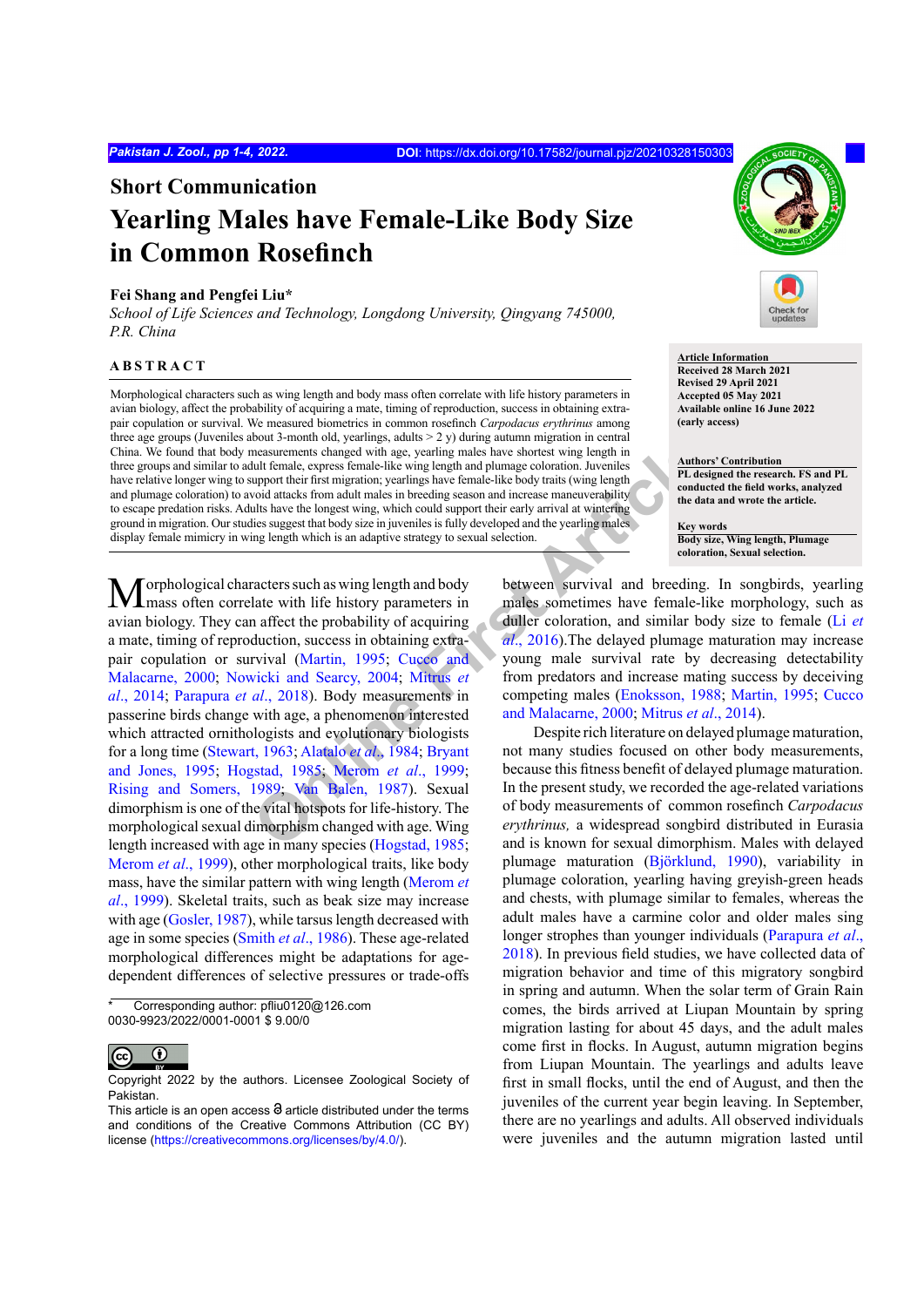the middle of October (authors' unpublished data). To determine whether yearling males have female-like body size in species with delayed plumage maturation, we aimed to explore in this study, the variations of body size with age in common rosefinch and predicted that the yearling males have female-like morphometrics.

# *Materials and methods*

Our study site was located at Shuiluo village (35°12′58″N, 106°01′12″E, 1600 m above sea level) at western of Liupan Mountain, a breeding habitat of common rosefinch of Zhuanglang County, Gansu province, central China.

**CONFIGURE 1** individuals using mist-nets com-<br>
Species. Covariance analysis were methods, at the breeding grounds<br>
Suitable [lin](#page-3-16)ear predictors of body<br>
bendly August of the year 2018 and<br>
one character and ments among all For morphological traits measurement and sex determination, we captured individuals using mist-nets combined with playback methods, at the breeding grounds from the end of July to early August of the year 2018 and 2019. In this period, the breeding season is nearly over and rosefinches get ready to depart. This assured that captured birds belong to local population. We categorized these captured males into three age groups by plumage coloration and pattern: juveniles, yearlings (second calendar year of life) and adults (older than 2 years). Females were divided as juvenile and adult as the plumage coloration and pattern of females in second year were similar to even elders. We took blood samples from venipuncture of the brachial veins of yearling males with the female-like plumage and used for genetic sexing. We extracted DNA using a TIANamp Gemonic DNA kit (TianGen Biotech, Co., Ltd., Beijing, China). The sexes of the birds were determined using the genetic primer pair sex1/sex2 (Wang *et al*., 2010). We measured 6 morphological parameters: beak length measured from the transition between skull and maxilla and the tip of the beak, beak width measured as the largest latero-lateral width of the mandible, beak height measured between the transition between skull and maxilla and the lowest/most caudo-ventral point of the mandible. Tarsus length, wing length, and tail length were determined with digital calipers (to 0.01 mm) following the methods of [Wagner \(1999\)](#page-3-17) and body mass with an electrical balance (to 0.01 g) following the methods of Merom *et al*[. \(1999\).](#page-3-9)

We banded each bird with a unique combination of colored leg rings and released them after measurements. We captured and measured 266 individuals (48 juvenile males, 39 juvenile females, 80 adult females, 40 yearling/subadult males, 59 adult males), we believe all captured individuals belong to local breeding population, as our fieldworks were conducted at the end of the breeding season, before migration. All procedures in the field work have been done with the permission of Animal Ethics Committee of the Longdong Unniversity.

For statistical analysis we used generalized linear model to test the variations of body measurements among different age groups of males, it will give a more comprehensive look at the biometric variability observed in this species. Covariance analysis were used to distinguish the suitable linear predictors of body size, one-way ANOVA was used to investigate differences in all body measurements among all age groups, independent sample T-test to compare the differences between any different age males and mature females. All statistical tests were performed with SPSS software package for Windows 22.0, and all probabilities were 2-tailed with a significance level of *al* $pha = 0.05$ .

# *Results*

Table I shows average values of all body measurements of all males classified by age. The data belongs to 147 males (48 juvenile, 40 yearlings and 59 adults) and 119 females (39 juveniles and 80 mature individuals) captured in two years. Because age of females cannot be determined by plumage after second year, we combined them together as mature females.

The results of generalized linear model showed that the wing length, tail length and tarsus length were significantly different in different age groups of male rosefinches (Table II). Covariate analysis showed that beak length and wing length are suitable predictor of body size (body mass) in our bird (beak length: Beta = 0.346, *t* = 3.851, *P* < 0.001, wing length: Beta = 0.220, *t* = 2.452, *P*  $= 0.016$ ). Based on these results, therefore, we select wing length as the strongest predictor of body size in this work.

<span id="page-1-0"></span>**Table I.- Morphological measurements (Mean ± SD) of male common rosefinch** *Carpodacus erythrinus* **of different age groups.**

| Age            | (n) | Sample Beak length Beak width Beak depth<br>(mm) | (mm)            | (mm)            | Wing length<br>(mm) | Tail length<br>(mm) | Tarsus length<br>(mm) | <b>Body mass</b><br>(g) |
|----------------|-----|--------------------------------------------------|-----------------|-----------------|---------------------|---------------------|-----------------------|-------------------------|
| Juvenile males | 48  | $8.33 \pm 0.33$                                  | $8.23 \pm 0.33$ | $8.26 \pm 0.34$ | $79.54 \pm 2.79$    | $60.04 \pm 4.68$    | $18.56 \pm 0.79$      | $13.92 \pm 1.10$        |
| Yearling males | 40  | $8.61 \pm 0.51$                                  | $8.10 \pm 0.55$ | $8.42 \pm 0.31$ | $77.86 \pm 2.49$    | $56.98 \pm 3.78$    | $18.29 \pm 0.90$      | $14.15 \pm 1.16$        |
| Adult males    | 59  | $8.81 \pm 0.93$                                  | $817 \pm 040$   | $8.37 \pm 0.40$ | $80.26 \pm 3.25$    | $58.05 \pm 4.52$    | $18.19 \pm 1.00$      | $14.34 \pm 0.84$        |
| Females        | 80  | $8.51 \pm 0.24$                                  | $8.14 \pm 0.25$ | $8.32 \pm 0.21$ | $77.36 \pm 0.36$    | $58.98 \pm 1.71$    | $18.31 \pm 0.61$      | $14.05 \pm 0.56$        |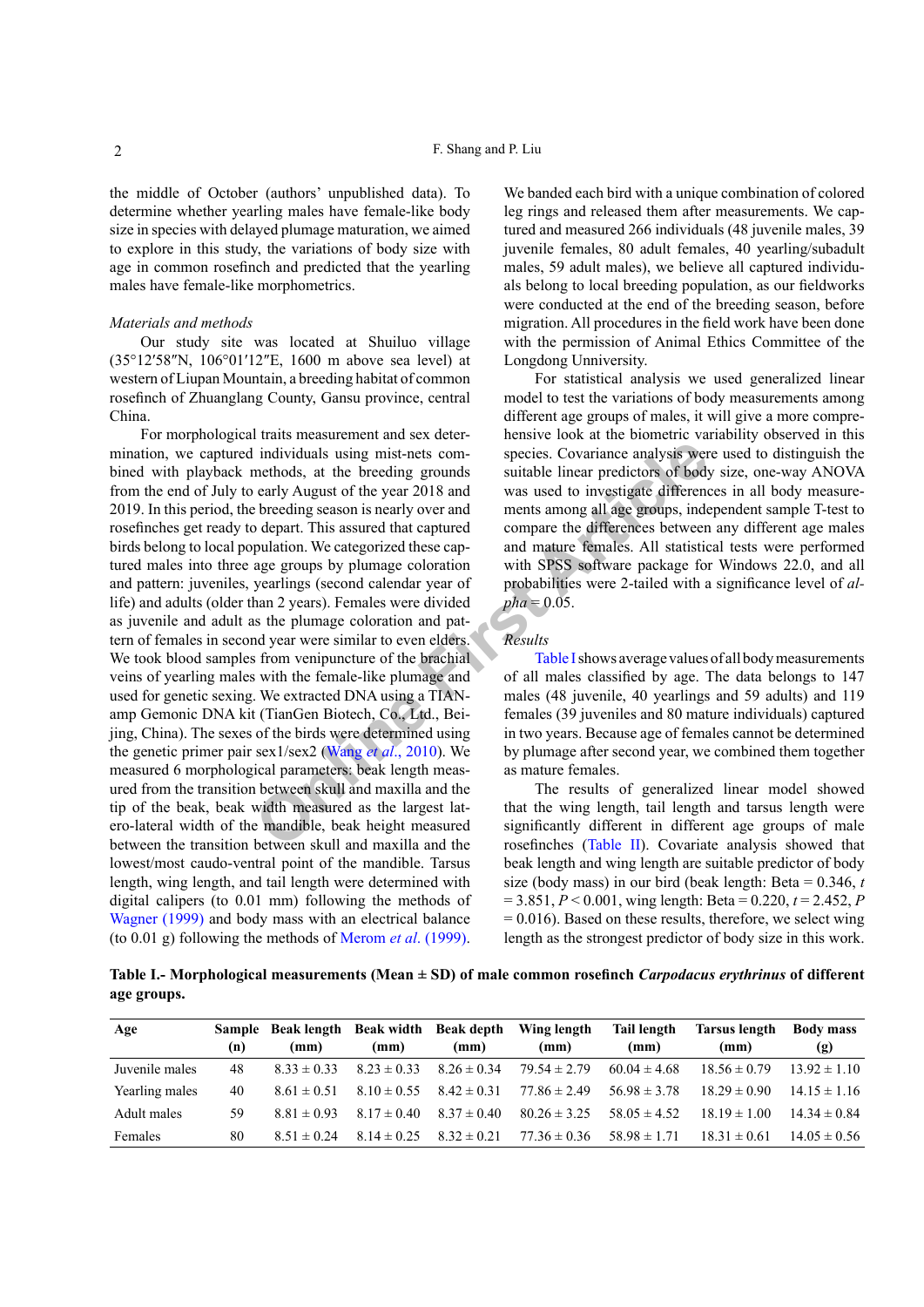<span id="page-2-0"></span>**Table II.- The results of generalized linear model to analyze the biometrics among age groups of male common rosefinch** *Carpodacus erythrinus***. The significant parameters marked in bold.**

| <b>Explanatory</b><br>variables | <b>Coefficients</b> | Wald<br>Chi-Square | P       |
|---------------------------------|---------------------|--------------------|---------|
| Beak length                     | 0.060               | 0.085              | 0.770   |
| Beak width                      | $-0.183$            | 0.977              | 0.323   |
| Beak depth                      | 0.186               | 0.736              | 0.391   |
| Wing length                     | 0.129               | 14.647             | < 0.001 |
| Tail length                     | $-0.047$            | 7.147              | 0.008   |
| Tarsus length                   | $-0.126$            | 1.865              | 0.172   |
| Body mass                       | 0.120               | 2.181              | 0.140   |

Independent sample T-test showed that wing length of yearling males is close to those mature females (average value:  $77.36 \pm 0.36$  mm,  $n = 80$ ;  $t = -0.555$ ,  $P = 0.581$ ; [Fig.](#page-2-1) 1), but different from adult and juvenile males [\(Table](#page-1-0) I). The results suggest that sub-adult males grew female-like wing length in their first potential breeding season.



<span id="page-2-1"></span>Fig. 1. Comparisons of wing length across different age groups of males and mature females in Common Rosefinch *Carpodacus erythrinus*. The individual effects were removed by covariance analysis with bode mass as covariate. The same letter above the bars showed no significant difference, conversely, differences were significantly.

#### *Discussion*

Our results indicated that yearling male of common rosefinch differed from adults not only in plumage

coloration and song characteristic [\(Parapura](#page-3-4) *et al*., 2018), but also in body size. Although some studies believed full body size is attained before fledging in altricial birds [\(Merom](#page-3-9) *et al*., 1999).Several studies have suggested that body measurements grow for a long time and change with age in many songbirds [\(Alatalo](#page-3-6) *et al*., 1984; [Bryant and](#page-3-7) [Jones, 1995](#page-3-7); [Hogstad, 1985](#page-3-8); [Merom](#page-3-9) *et al*., 1999; [Van](#page-3-11) [Balen, 1987](#page-3-11); [Merom](#page-3-9) *et al*., 1999). Our results suggest that the beak size is fully-grown in juvenile common rosefinch. The beak morphology and size are closely related with foraging behavior and diet in birds, beak size increased with age in Darwin's medium ground-finches *Geospiza fortis* [\(Price and Grant, 1984](#page-3-18)) and song sparrow *Melospiza melodia* (Smith *et al*[., 1986](#page-3-13)). Individuals with bigger bill could have better foraging ability and therefore have heavier body mass. In autumn migration, yearlings and adults leave breeding ground earlier and hence accumulate fat stores earlier than juveniles ([Merom](#page-3-9) *et al*., 1999). Body mass increased significantly with age in male rosefinches, heavier body mass are also related to foraging experiences in birds (Gosler, 1987; [Enoksson, 1988\)](#page-3-15). Age-related increases of body mass with age were also reported in other passerine birds, such as reed warbler *Acrocephalus scirpaceus* and clamorous reed warbler *A. stentoreus* (Merom *et al*., 1999).

Wing length and tail length of juvenile males is relative longer than yearlings, and similar to adults which suggests that wing length is important for first migration of juveniles. Shorter wings may increase maneuverability, while longer wings could fly faster ([Alatalo](#page-3-6) *et al*., 1984; Merom *et al*., 1999). Wing length is the best predictor of body size in our bird, which is consistent with some other passerine birds (Gosler *et al*., 1998; [Gardner](#page-3-20) *et al*., 2009). Wing length and shape in juveniles of migratory passerines may results from a greater importance of predation avoidance, which relates to migration performance in the first year of life (Pérez-Tris and Tellería, 2001). In our birds, juveniles begin autumn migration where they are about three months old. This leads to poorer flight performance. Longer wings could possible compensate for these negative effects. Adult males have longest wing could support they arrived breeding grounds earlier [\(Stolt](#page-3-21) [and Fransson, 1995\)](#page-3-21), and longer wings is also important for birds departing from breeding grounds. Unlike wings, tails have often been selected for additional functions other than flight, such as balancing aid in other types of locomotion [\(Leisler and Winkler, 2003](#page-3-22)).

Yearling male common rosefinch derived shorter wing after their first molt at wintering ground (Björklund, 1990). The wing length is similar to that of females but shorter than the length of the same sex juveniles. Similar to the delayed plumage maturation, this may be an